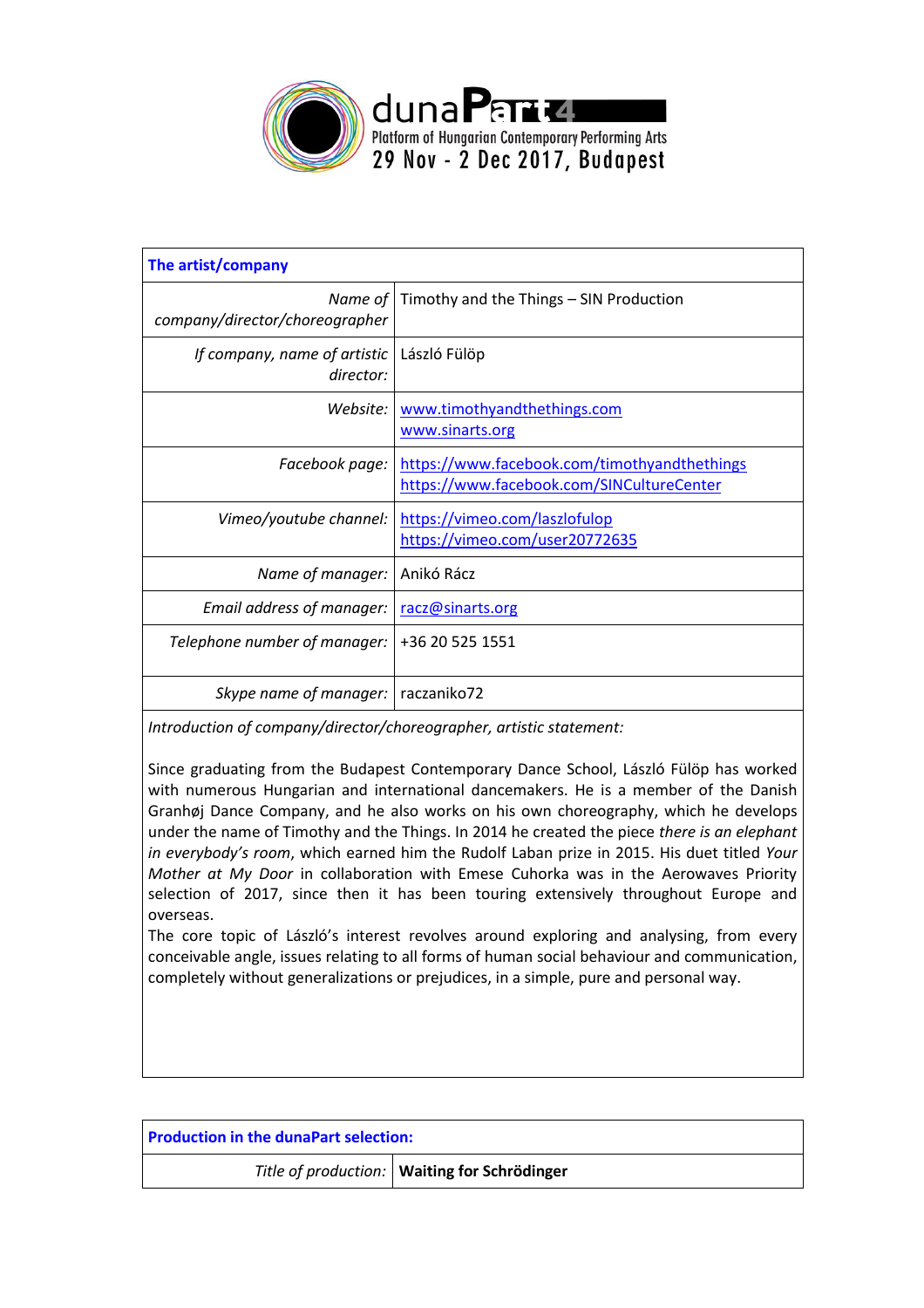

duna Part Level Platform of Hungarian Contemporary Performing Arts<br>29 Nov - 2 Dec 2017, Budapest

| Year and place of premiere:                                                      |         | 2016, Trafó House of Contemporary Arts                                                                                                                                                                                                                                                                                      |
|----------------------------------------------------------------------------------|---------|-----------------------------------------------------------------------------------------------------------------------------------------------------------------------------------------------------------------------------------------------------------------------------------------------------------------------------|
|                                                                                  | 60 mins |                                                                                                                                                                                                                                                                                                                             |
| Length:                                                                          |         |                                                                                                                                                                                                                                                                                                                             |
| Cast, creative team:                                                             |         | Creator-performers: Anna Biczók, Emese Cuhorka, Dóra<br>Furulyás, Patrik Kelemen, Marcio Kerber Canabarro,<br>Csaba Varga<br>Music: Zoltán Mizsei<br>Light: Orsolya Pete<br>Sound: Vince Varga<br>Costume: Emese Kasza / Mei Kawa<br>Choreographer: László Fülöp<br>Production manager: Dóra Trifonov                       |
| Link to the trailer:                                                             |         | https://vimeo.com/202171711                                                                                                                                                                                                                                                                                                 |
| Link to the full length recording-<br>with password if applicable:               |         | https://vimeo.com/233273919<br>Password: schrodinger2016                                                                                                                                                                                                                                                                    |
| Coproducers:                                                                     |         | SÍN Arts and Culture Centre, Trafó House of<br><b>Contemporary Arts</b>                                                                                                                                                                                                                                                     |
| Supporters:                                                                      | The     | National Cultural Fund, Ministry of Human Resources,<br>Open Latitudes 3, Culture Europe Programme of the EU,<br>Budapest Municipality, BVA Budapest Nonprofit Ltd,<br>Staféta, Füge Production, L1, Workshop Foundation<br>production was realised within the Staféta<br>Programme initiated by the Budapest Municipality. |
| Past international tours and<br>festival presentations<br>(venue/festival, city) |         | 2017 BE Festival / Birmingham                                                                                                                                                                                                                                                                                               |
| Number of performers:                                                            | 6       |                                                                                                                                                                                                                                                                                                                             |
| Total number of people on tour:                                                  | 10      |                                                                                                                                                                                                                                                                                                                             |
| <b>Basic technical requirements</b>                                              |         |                                                                                                                                                                                                                                                                                                                             |
| Size of stage (width x depth x height)                                           |         | $10 \times 10 \times 4,5$                                                                                                                                                                                                                                                                                                   |
| Scale of venue (small/medium/large)                                              |         | medium                                                                                                                                                                                                                                                                                                                      |
| Length of setup and strike:                                                      |         | 8 hours on the day of the show                                                                                                                                                                                                                                                                                              |
| Any particular technical requirement:                                            |         | white dance floor<br>door in the back of the stage (if possible)                                                                                                                                                                                                                                                            |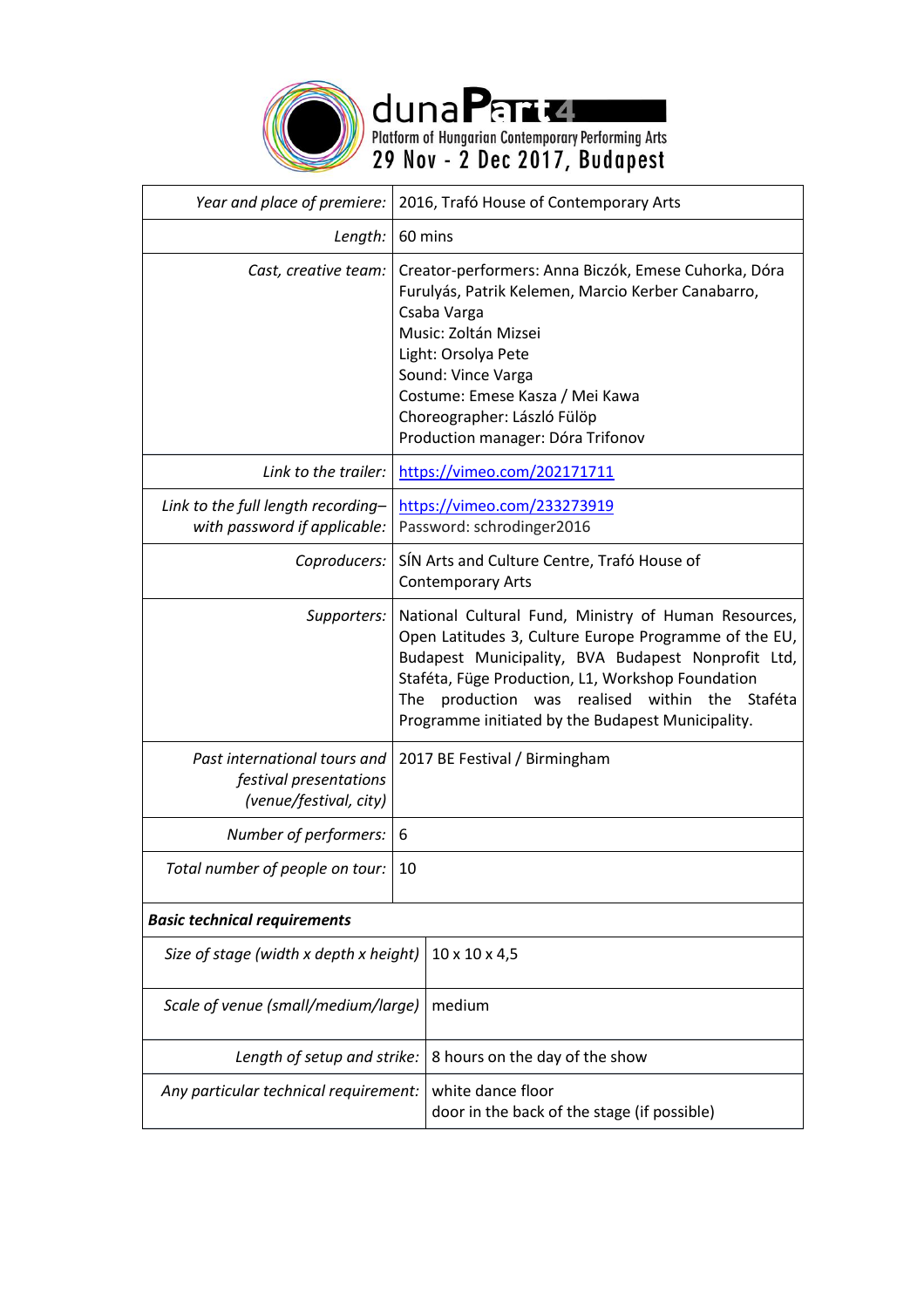

*Synopsis/Description of performance:*

In 2016 László Fülöp worked with six dancers to investigate the issues of anticipation, delay and evasion, and the surrounding intensive emotional states.

The starting point of the performance was the thought experiment known as *Schrödinger's Cat* put forward by the Nobel laureate Erwin Schrödinger. The physicist used this experiment to demonstrate his theory that particles can be in various places and in various states at the same time. The thought experiment illustrates the absurdity of a cat inside a box, which may be dead or alive, depending on whether it is seen or not.

"How long can I avoid opening the box? The longer I wait, the greater the potential damage, and the higher the probability get that I will be unable to work with the situation I find in the box. Can I spend my whole life, for instance, in an apartment full of boxes containing my own personal stuff, without ever touching them? What if I don't like what I find in them? What if they are dangerous? What if they can hurt me? What if… whatever?

And what do I need to make theatre out of this? – I need viewers, boxes, and an extrovert cat, acting out and defining its position and state depending on the viewers. Eventually I started examining everything around us: our relationships, our language, all the different systems, everything. It was obvious that things would end badly. Notoriously. Like the complete formal and emotional scale of anticipation in a spaghetti western. From integration to utter isolation. The significance of struggling, surrendering, overcoming, being stuck, contemplating, as well as mistakes and the endless transformation of the will between construction and destruction. It is all but a nihilistic state." (László Fülöp)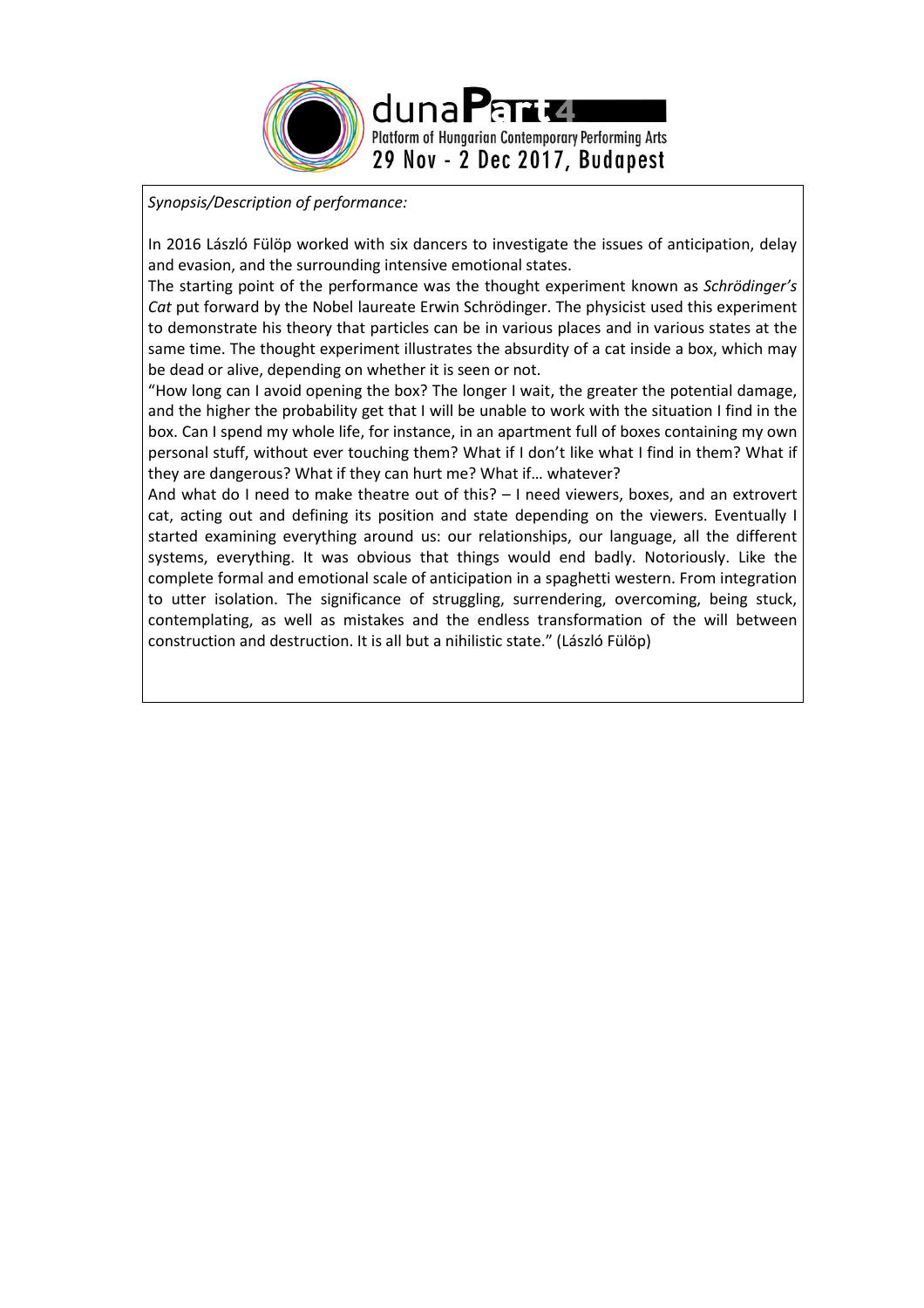

### *Review extracts with links:*

*"They search for simple, banal images (such as standing around, raging, or displacement activities). And these images pop like gag balloons and fly up in the air and down again, up and down. They are not dragged onto the stage by a lead weight, there are no holes hit into them. The dancers inhabit the stage like clowns, and perform as jugglers whose every step and movement is like floating on air. They leave soft traces as they go." (Zsuzsa Komjáthy, critic)*

*[http://www.tanckritika.hu/kategoriak/kritika/1028-komjathy-zsuzsanna-igy-van-vagy-ugy](http://www.tanckritika.hu/kategoriak/kritika/1028-komjathy-zsuzsanna-igy-van-vagy-ugy-van)[van](http://www.tanckritika.hu/kategoriak/kritika/1028-komjathy-zsuzsanna-igy-van-vagy-ugy-van)* 

*"The vigorous, charming choreography of László Fülöp approaches the question from afar, indirectly. There are no references made to the specific theory – its heroes are the cat, Schrödinger, and anybody else who find themselves in their place, even for a moment, which may stretch into apparent infinity. Anybody can be the cat, and anybody can be the person who figures out what is in the box. But no peeping is allowed! (…) Sitting in the auditorium you can play a game with the cast: would you be the cat, or the professor, or the fissile material, or the witness? Instead of the deadly dilemma, on stage you will find shards of real life and unchained fantasy. Do we see each other? Do we witness each other? And do we see what we see clearly? And, by the way, what is seeing clearly? In the piece titled Waiting for Schrödinger we see shapeshifting characters, situations taking unexpected twists and turns. Appearance and observation, communication and perception are in eternal opposition. In the witty, vibrant and intensive piece by Fülöp and his companions, the starting point is that nobody and nothing is ever what it seems; but all this is conveyed not through intricate illustrations but through snappy situations. Something funny can suddenly turn quite scary, tender care can become playfully and aggressively overpowering, and a slow, sentimental dance can switch into strenuous exercise." (Tamás Halász, www.szinhaz.net)* 

# **Other productions currently on tour No 1:**

|                                                                    | Title of production:   Your Mother at my Door                                                                                                                                                                        |
|--------------------------------------------------------------------|----------------------------------------------------------------------------------------------------------------------------------------------------------------------------------------------------------------------|
| Year and place of premiere:                                        | 2015, MU Theatre                                                                                                                                                                                                     |
| Length:                                                            | 40 mins                                                                                                                                                                                                              |
| Cast, creative team:                                               | Creator-performers: Emese Cuhorka, László Fülöp<br>Music: Antonín Dvořák: IX. "New World" Symphony,<br>Zoltán Mizsei<br>Lights: Orsolya Pete<br>Costume: Emese Kasza / Mei Kawa<br>Production manager: Dóra Trifonov |
| Link to the trailer:                                               | https://vimeo.com/156263547                                                                                                                                                                                          |
| Link to the full length recording-<br>with password if applicable: | https://vimeo.com/156235694<br>password: timothy2015                                                                                                                                                                 |
| Coproducers:                                                       | SÍN Arts and Culture Centre                                                                                                                                                                                          |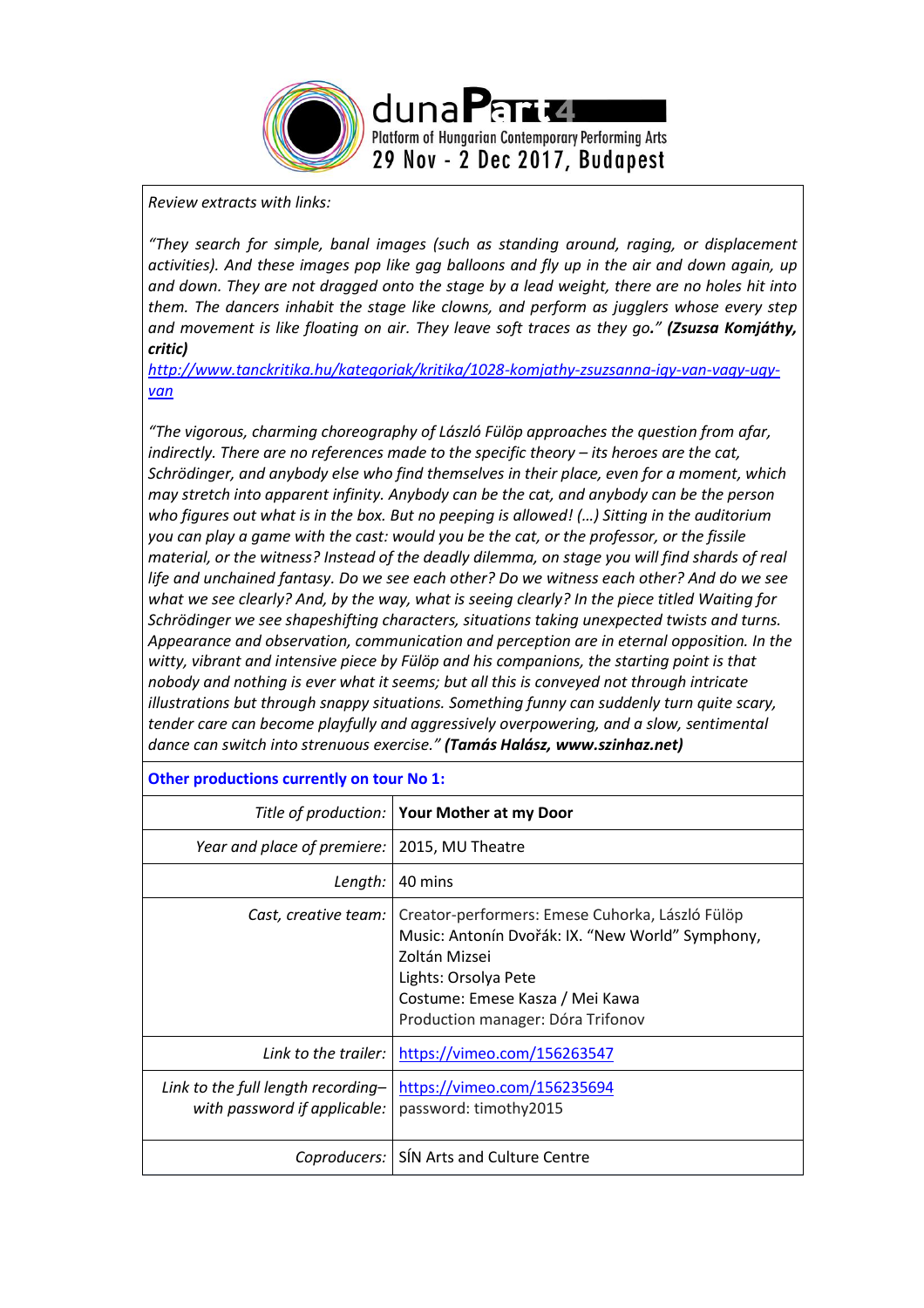

duna Part Level Platform of Hungarian Contemporary Performing Arts<br>29 Nov - 2 Dec 2017, Budapest

| Supporters:                                                                      | Visegrad Fund, National Cultural Fund, Open Latitudes3 -<br>Culture Europe Programme, L1 Association, Workshop<br>Foundation, MU Theatre                                                                                                                                                                                                                                                                                                                          |  |
|----------------------------------------------------------------------------------|-------------------------------------------------------------------------------------------------------------------------------------------------------------------------------------------------------------------------------------------------------------------------------------------------------------------------------------------------------------------------------------------------------------------------------------------------------------------|--|
| Past international tours and<br>festival presentations<br>(venue/festival, city) | 2016 Hungarian Dance Festival, Berlin<br>2017 Moving Futures Festival, Amsterdam<br>2017 LIKE Festival, Bucharest<br>2017 Spanski Borci, Ljubljana<br>2017 DNK, Sofia<br>2017 Aerowaves Spring Forward, Aarhus<br>2017 Dance and Non-verbal Theatre Festival, San<br>Vincenti<br>2017 Aerowaves Dance Festival, Luxemburg<br>2017 Dansens Hus, Oslo<br>2017 A4, Bratislava<br>2017 Romaeuropa Festival, Rome<br>2017 International Dance Theatre Festival, Lublin |  |
| Number of performers:                                                            | $\overline{2}$                                                                                                                                                                                                                                                                                                                                                                                                                                                    |  |
| Total number of people on tour:                                                  | 4                                                                                                                                                                                                                                                                                                                                                                                                                                                                 |  |
| <b>Basic technical requirements</b>                                              |                                                                                                                                                                                                                                                                                                                                                                                                                                                                   |  |
| Size of stage (width x depth x height)                                           | $10 \times 10 \times 4,5$                                                                                                                                                                                                                                                                                                                                                                                                                                         |  |
| Scale of venue (small/medium/large)                                              | small                                                                                                                                                                                                                                                                                                                                                                                                                                                             |  |
| Length of setup and strike:                                                      | 4 hours setup + 4 hours rehearsal / 30 min strike                                                                                                                                                                                                                                                                                                                                                                                                                 |  |
| Any particular technical requirement:                                            | white dance floor<br>we need to provide an electric piano with stand +<br>piano chair + sustain pedal from the venue                                                                                                                                                                                                                                                                                                                                              |  |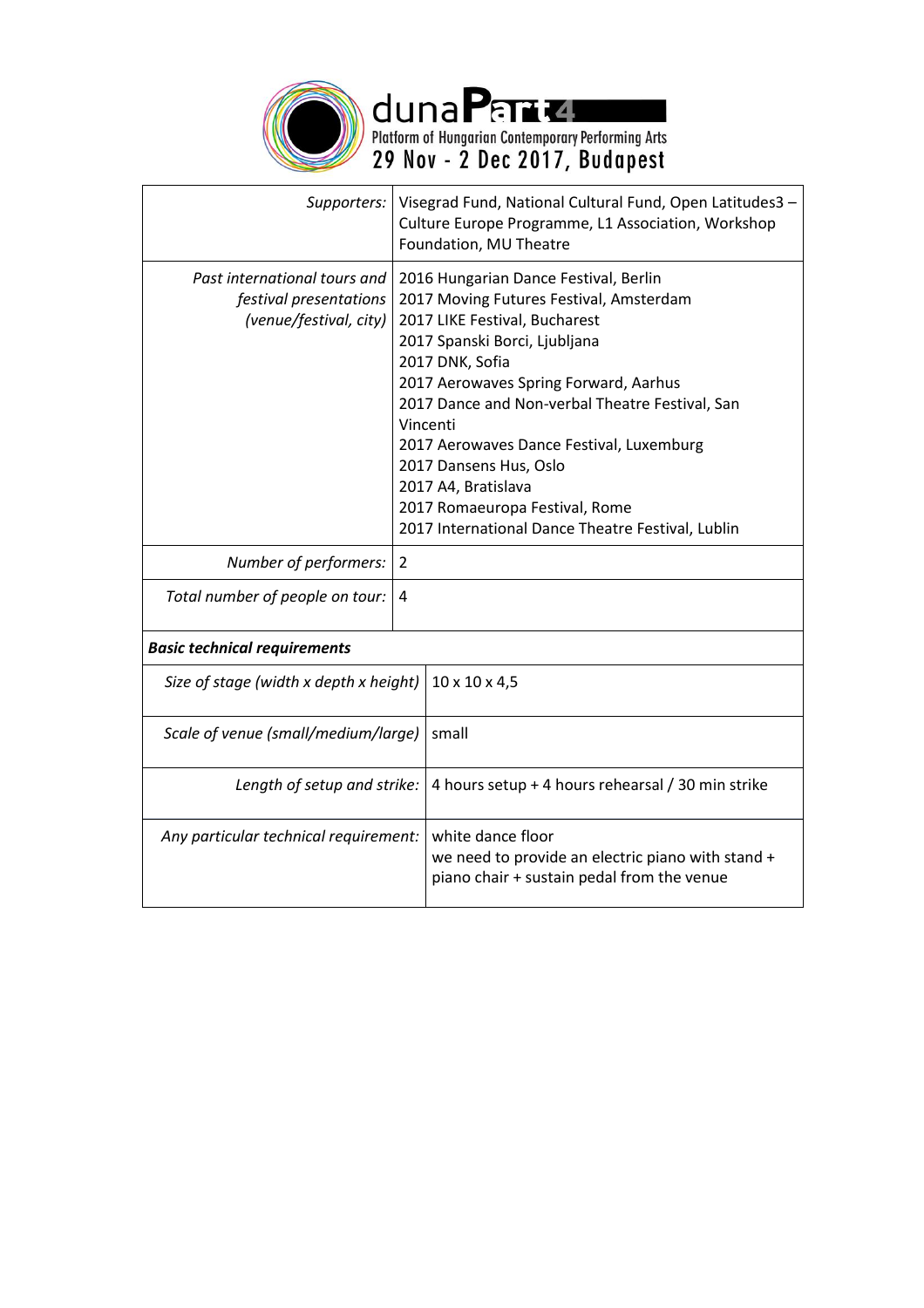

*Synopsis/Description of performance:*

The duet utilises the seemingly useless time through dances created from everyday feelings and situations.

What could be so important that you haven't got to call me back for three days? What's the thing that you can't stop for 5 minutes? You just cannot disappear like this! Nobody can disappear in such a way!

(categorising snowflakes, feeling uneasy at a dinner party, psychology of the laundry, I'm not stupid, putting off today's to-do-list for tomorrow, I'm getting old, ponder on a pencil's blunting, you should have said it yesterday, listening to his snuffling, what do they think of me, why can't you just understand it)

*Reviews:*

*"Fülöp and Cuhorka are on stage but are not characters. Their personality, presence breaks through all situations, poses and acts. They speak this complex, syncretic movement language with naturalness and naïve amazement that we – the audience – never think would be fixed choreography…. There are scenes seemingly borne in nothing, in the tiny, insignificant debris of being. And the transcription of these little nothings, insignificancies, weightless bits into movement will be gripping. The most exciting, enigmatic of all is really the way this movement adventure turning the language of ballet upside down is supplemented by these wildlings: the radical application of profane, not-dancy and sometimes not even so aesthetic movements." (Csaba Králl – critic)*

*"As two of the leading characters of the Hungarian dance scene the performers present a healthy and joyful mixture of self-irony, ironic criticism, spectacular choreography, which all adds up to an extraordinary experience. It's good if you can also laugh about yourself, and you are not afraid of the destruction of established frameworks and viewpoints." (Anna Dohy[, www.revizoronline.hu\)](http://www.revizoronline.hu/)*

| <b>Other production currently on tour No 2:</b> |                                                          |  |
|-------------------------------------------------|----------------------------------------------------------|--|
|                                                 | Title of production:   there's an elephant in every room |  |
| Year and place of premiere:   2014, MU Theatre  |                                                          |  |
|                                                 | Length: $ 40 \text{ mins} $                              |  |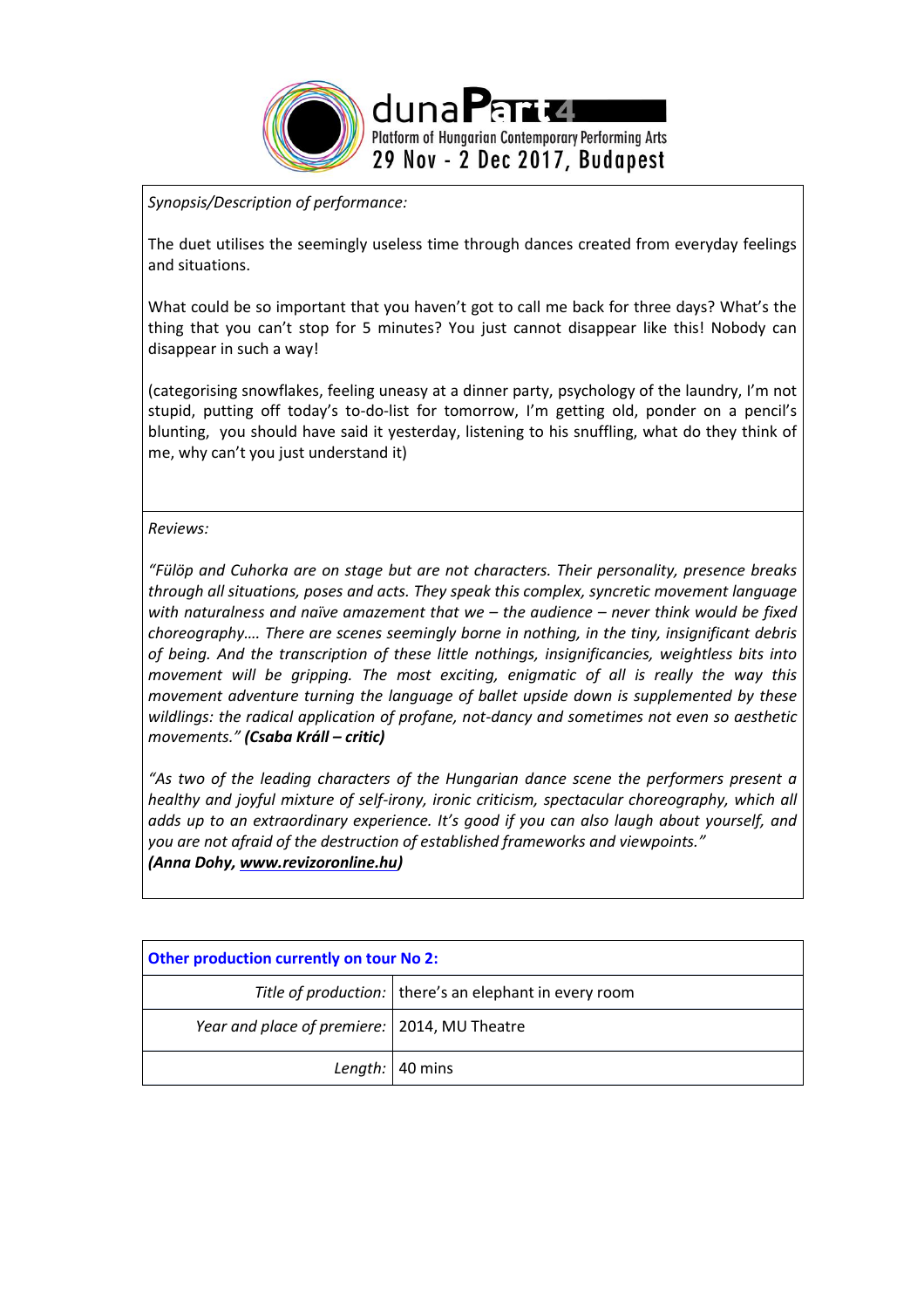

duna Part Level Platform of Hungarian Contemporary Performing Arts<br>29 Nov - 2 Dec 2017, Budapest

| Cast, creative team:                                                             | Performers: Anna Biczók, Emese Cuhorka, László Fülöp<br>Choreographer: László Fülöp<br>Research partner: Luca Hajnóczy<br>Music: Zoltán Mizsei<br>Lighting design: Orsolya Pete<br>Production manager: Dóra Trifonov                                                                      |  |
|----------------------------------------------------------------------------------|-------------------------------------------------------------------------------------------------------------------------------------------------------------------------------------------------------------------------------------------------------------------------------------------|--|
| Link to the trailer:                                                             | https://vimeo.com/104299886                                                                                                                                                                                                                                                               |  |
| Link to the full length recording-<br>with password if applicable:               | https://vimeo.com/152808881<br>password: elephant2015                                                                                                                                                                                                                                     |  |
| Coproducers:                                                                     | SIN Arts and Culture Centre                                                                                                                                                                                                                                                               |  |
| Supporters:                                                                      | Open Latitudes (3), Ministry of Human Resources<br>Hungary, L1 Association, OFF Alapítvány, Tanec Praha<br>o.s., Papírna Kulturní Centrum, Bora Bora - Dans og<br>visuelt teater (DNA), Schloss Bröllin e.V.<br>With the support of the Culture Programme of the<br><b>European Union</b> |  |
| Past international tours and<br>festival presentations<br>(venue/festival, city) | 2016 LIKE Festival, Bucharest<br>2014 Dock11, Hungarian Dance Festival, Berlin                                                                                                                                                                                                            |  |
| Number of performers:                                                            | 3                                                                                                                                                                                                                                                                                         |  |
| Total number of people on tour:                                                  | 5                                                                                                                                                                                                                                                                                         |  |
| <b>Basic technical requirements</b>                                              |                                                                                                                                                                                                                                                                                           |  |
| Size of stage (width x depth x height)                                           | $10 \times 10 \times 4,5$                                                                                                                                                                                                                                                                 |  |
| Scale of venue (small/medium/large)                                              | small                                                                                                                                                                                                                                                                                     |  |
| Length of setup and strike:                                                      | 4 hours setup + 4 hours rehearsal / 30 min strike                                                                                                                                                                                                                                         |  |
| Any particular technical requirement:                                            |                                                                                                                                                                                                                                                                                           |  |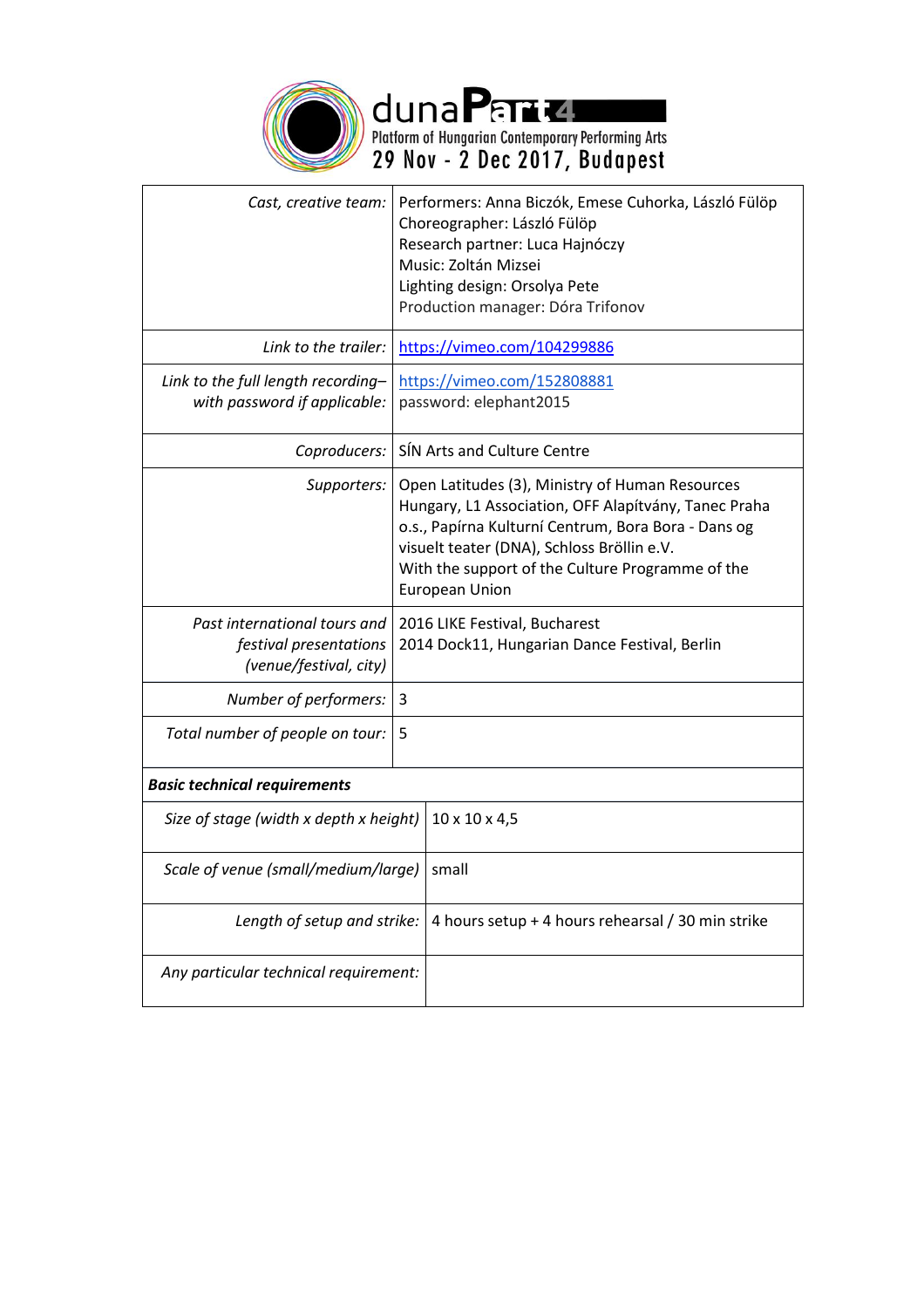

# *Synopsis/Description of performance:*

Skeletons in the closet, elephants in all the rooms, not to mention that ridiculous beam in my eye and the owl telling the sparrow that his head is too big, so we just break those pitchers one after the other while the poor dog overtakes from the left and of course one swallow is not enough for anything and you could buy a rose without a thorn, but that would be included in the price. What is the goal then? To find the missing gray donkey (or elephant) in this thick fog and catch it among two twinkling, scowling, swallowing, sighing or pouting. Because right now everything could be at the right place. Or maybe not.

Social recognition, social influence, self-justification, empathy, aggression, prejudices and fears… We would like to make palpable by physical means all those outer (i.e., socially learned) processes that have an effect on one's desires, self-visualization and values. Our goal is to find out more about nature and motive of inner distortions we create in ourselves; why are our final deeds so far removed from our initial ideas? To what degree can we objectively talk about self-determination and free will? To what degree are we determined by the social medium and the circumstances in which we live?

### *Reviews:*

*"The spirit is harshly fresh, the choreography is diversely witty intelligently bedding for humour and irony: László Fülöp is wonderfully juggling with the symbiosis of thought and movement. Fülöp speaks an abstract language but his communication is crystal clear. About the behemoth who occasionally (?) lurks into our relationships sucking out the healthy air around us, about the thousand shades of misunderstanding and being misunderstood, about the successes and failures of communication, the gestures of acceptance and rejection." (Csaba Králl – Laban-prize laudation)*

| <b>Future productions:</b> |                                                                            |
|----------------------------|----------------------------------------------------------------------------|
| production:                | (Working) title of   The Band (working title)                              |
| place of premiere:         | Planned time and   March 28/29, 2018, Trafó House of Contemporary Arts     |
|                            | Coproducers: SIN Arts and Culture Centre, Trafó House of Contemporary Arts |